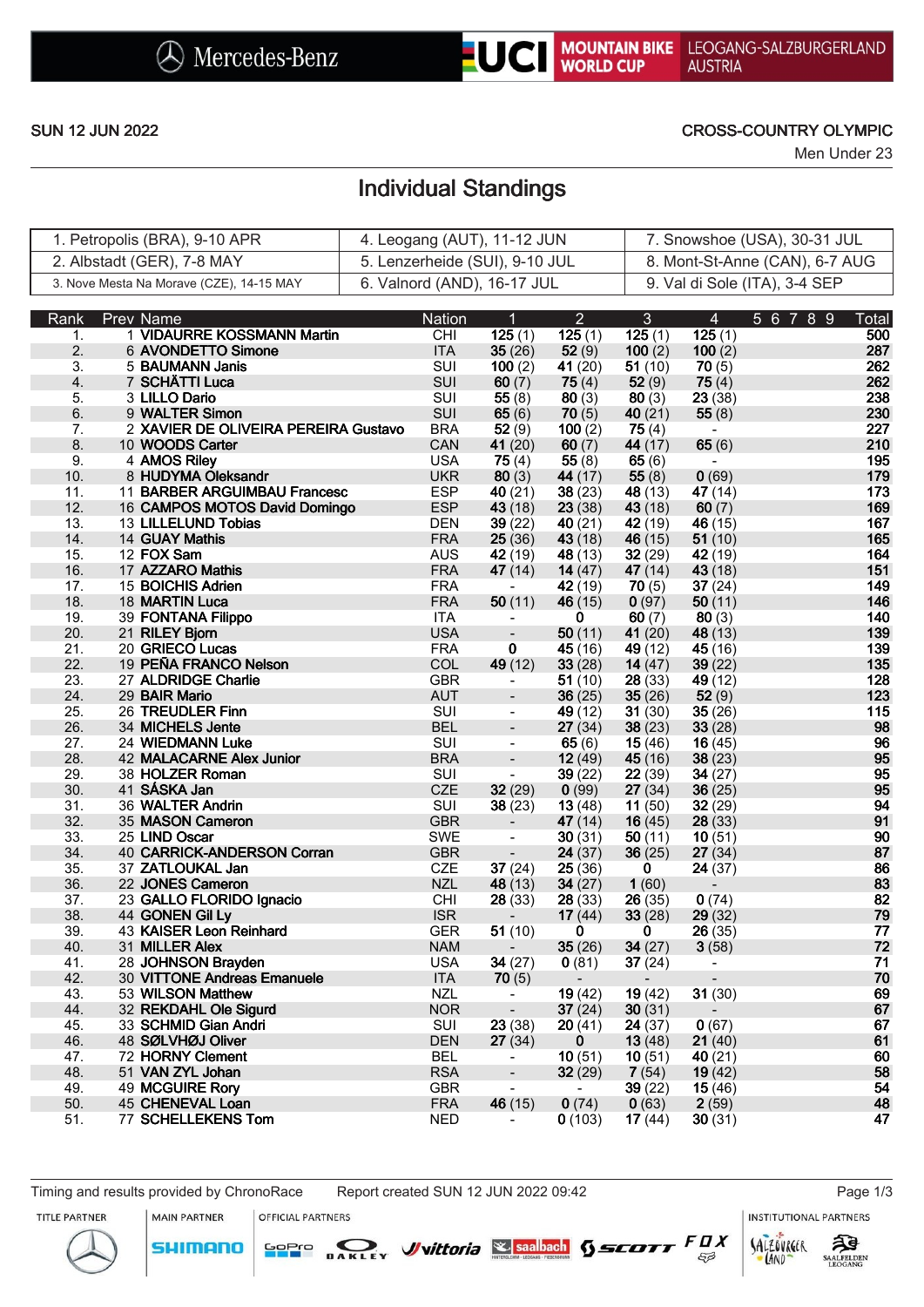

NOUNTAIN BIKE LEOGANG-SALZBURGERLAND

### SUN 12 JUN 2022 CROSS-COUNTRY OLYMPIC

Men Under 23

# Individual Standings

| Rank | <b>Prev Name</b>                                       | <b>Nation</b> | 1                        | $\overline{2}$               | 3                                 | $\overline{4}$                    | 5 6 7<br>89 | Total                   |
|------|--------------------------------------------------------|---------------|--------------------------|------------------------------|-----------------------------------|-----------------------------------|-------------|-------------------------|
| 52.  | 52 BLACKMORE Joseph                                    | <b>GBR</b>    | $\blacksquare$           | 26(35)                       | $\overline{12(49)}$               | 9(52)                             |             | 47                      |
| 53.  | 46 GOMEZ GOMEZ Camilo Andres                           | COL           | 45(16)                   | 0(65)                        | 0(107)                            | $\overline{\phantom{a}}$          |             | 45                      |
| 54.  | <b>JANSSENS Arne</b>                                   | <b>BEL</b>    | $\blacksquare$           | 0                            | $\mathbf 0$                       | 44 (17)                           |             | 44                      |
| 55.  | <b>47 HEUER Markus</b>                                 | <b>DEN</b>    | 44 (17)                  | $\overline{\phantom{a}}$     | $\blacksquare$                    | $\overline{\phantom{a}}$          |             | 44                      |
| 56.  | 74 SCHWEIZER Ben                                       | <b>GER</b>    | $\blacksquare$           | 0(112)                       | 18(43)                            | 25(36)                            |             | 43                      |
| 57.  | <b>BALMER Alexandre</b>                                | SUI           | $\overline{\phantom{a}}$ |                              |                                   | 41 (20)                           |             | 41                      |
| 58.  | 50 DAY Robbie                                          | <b>USA</b>    | 36(25)                   | 0(77)                        | 3(58)                             |                                   |             | 39                      |
| 59.  | 79 KRAYER Lennart-Jan                                  | <b>GER</b>    | $\overline{\phantom{a}}$ | 16(45)                       | 0(90)                             | 22(39)                            |             | 38                      |
| 60.  | 61 GROSLAMBERT Martin                                  | <b>FRA</b>    | $\blacksquare$           | 21(40)                       | 6(55)                             | 7(54)                             |             | 34                      |
| 61.  | 54 MARTIN SOTO Nicolas                                 | CHI           | 33(28)                   | 0(101)                       | 0(78)                             | $\overline{\phantom{a}}$          |             | 33                      |
| 62.  | 70 SCHERRER Julius                                     | <b>AUT</b>    | $\hbox{--}$              | 0(106)                       | 20(41)                            | 13(48)                            |             | 33                      |
| 63.  | 55 PUNCHARD Cole                                       | CAN           | $\blacksquare$           | 3(58)                        | 29(32)                            | $\overline{\phantom{a}}$          |             | 32                      |
| 64.  | 56 RONHAAR Pim                                         | <b>NED</b>    | $\blacksquare$           | 31(30)                       | $\mathbf 0$                       | $\overline{\phantom{a}}$          |             | 31                      |
| 65.  | 57 AGUILAR VILLEGAS Ivan                               | <b>MEX</b>    | 31(30)                   |                              | $\overline{\phantom{a}}$          |                                   |             | 31                      |
| 66.  | 58 GUIMARÃES DE OLIVEIRA Cainã                         | <b>BRA</b>    | 30(31)                   | $\overline{\phantom{a}}$     |                                   |                                   |             | 30                      |
| 67.  | 59 AEBERSOLD Nils                                      | SUI           | $\overline{\phantom{a}}$ | 29(32)                       | $\pmb{0}$                         | $\overline{\phantom{a}}$          |             | 29                      |
| 68.  | 60 KAISER Nicolas Richard                              | <b>GER</b>    | 29(32)                   | 0(141)                       | 0(120)                            | $\blacksquare$                    |             | 29                      |
| 69.  | 84 EDER Fabian                                         | <b>GER</b>    | $\overline{\phantom{a}}$ | 7(54)                        | 8(53)                             | 14(47)                            |             | 29                      |
| 70.  | 66 KÖNIG Tobias                                        | <b>GER</b>    | $\overline{\phantom{a}}$ | 22(39)                       | 0(76)                             | 5(56)                             |             | 27                      |
| 71.  | 68 DESHE Yotam                                         | <b>ISR</b>    | $\overline{\phantom{a}}$ | 0(121)                       | 21(40)                            | 6(55)                             |             | 27                      |
| 72.  | 62 DURAN Agustin                                       | <b>ARG</b>    | 26(35)                   | $\blacksquare$               | $\blacksquare$                    | $\qquad \qquad \blacksquare$      |             | 26                      |
| 73.  | 63 ERIKSSON André                                      | <b>SWE</b>    | $\overline{\phantom{a}}$ | 0(100)                       | 25(36)                            | $\overline{\phantom{a}}$          |             | 25                      |
| 74.  | 64 COLOMBO Andrea                                      | <b>ITA</b>    | 24(37)                   | 0(127)                       | 0(121)                            | $\blacksquare$                    |             | 24                      |
| 75.  | 65 LEVI Eitan                                          | <b>ISR</b>    | $\overline{\phantom{a}}$ | $\overline{\phantom{a}}$     | 23(38)                            | $\overline{\phantom{a}}$          |             | 23                      |
| 76.  | 67 JUNG Théo                                           | <b>FRA</b>    | 22(39)                   | $\blacksquare$               | $\blacksquare$                    | $\overline{a}$                    |             | 22                      |
| 77.  | 69 OLIVEIRA FERNANDES Ygor                             | <b>BRA</b>    | 21(40)                   |                              |                                   |                                   |             | 21                      |
| 78.  | <b>MONTEIL Lubin</b>                                   | <b>FRA</b>    | $\blacksquare$           | 0(61)                        | 0(82)                             | 20(41)                            |             | 20                      |
| 79.  | 71 NUNES DE SOUZA Fernando                             | <b>BRA</b>    | 20(41)                   | $\sim$                       | $\blacksquare$                    |                                   |             | 20                      |
| 80.  | 73 COTE William                                        | CAN           | 19(42)                   | 0(82)                        | 0(95)                             | $\blacksquare$                    |             | 19                      |
| 81.  | <b>BARROSO GOMEZ Alberto</b>                           | <b>ESP</b>    | $\overline{\phantom{a}}$ | $\sim$                       | $\overline{\phantom{a}}$          | 18(43)                            |             | 18                      |
| 82.  | 75 BOSCH PICO Jaume                                    | <b>ESP</b>    | $\blacksquare$           | 18(43)                       | 0(64)                             | 0(90)                             |             | 18                      |
| 83.  | 76 RODRIGUES COSTA Luiz Henrique                       | <b>BRA</b>    | 18(43)                   |                              |                                   |                                   |             | 18                      |
| 84.  | <b>LHOMME Maxime</b>                                   | SUI           |                          | 0(69)                        | 0(84)                             | 17(44)                            |             | 17                      |
| 85.  | 78 FREITAS SOUZA Thiago                                | <b>BRA</b>    | 17(44)                   |                              |                                   |                                   |             | 17                      |
| 86.  | 80 CABRERA GONZALEZ José                               | <b>MEX</b>    |                          |                              |                                   | $\overline{\phantom{a}}$<br>0(64) |             | 16                      |
| 87.  | 92 SIFFREDI Matteo                                     | <b>ITA</b>    | 16(45)                   | 0(104)                       | 0(69)                             |                                   |             | 16                      |
| 88.  | 81 MOIR Luke                                           | <b>RSA</b>    | $\overline{\phantom{a}}$ | 8(53)<br>15(46)              | 0<br>0                            | 8(53)                             |             | 15                      |
| 89.  | 82 ARNOLD PRIETO Mario Antonio                         | <b>PAR</b>    | 15(46)                   |                              | $\qquad \qquad \blacksquare$      | $\qquad \qquad \blacksquare$      |             | 15                      |
| 90.  | 83 BAGNON Esteban                                      | <b>FRA</b>    |                          | $\blacksquare$               |                                   | $\overline{\phantom{a}}$          |             | 15                      |
| 91.  | 85 KURTEN SEMCHECHEM Carlos Felipe                     | <b>BRA</b>    | 14(47)                   | 6(55)                        | 9(52)<br>$\overline{\phantom{a}}$ |                                   |             | 14                      |
| 92.  |                                                        | <b>BRA</b>    |                          | $\overline{\phantom{a}}$     |                                   | $\overline{\phantom{a}}$          |             | 13                      |
| 93.  | 86 ROMA DE OLIVEIRA FILHO Gustavo<br><b>KULL Robin</b> | SUI           | 13(48)                   | $\qquad \qquad \blacksquare$ |                                   | 12(49)                            |             | 12                      |
|      |                                                        | <b>ARG</b>    | $\overline{\phantom{a}}$ | $\qquad \qquad \blacksquare$ | $\overline{\phantom{a}}$          |                                   |             | 12                      |
| 94.  | 87 GAY Luciano Agustin                                 |               | 12(49)                   | $\overline{\phantom{a}}$     | $\blacksquare$                    | $\overline{\phantom{a}}$          |             |                         |
| 95.  | <b>AGOSTINACCHIO Filippo</b>                           | <b>ITA</b>    | $\overline{\phantom{a}}$ | 0(79)                        | 0(83)                             | 11(50)                            |             | 11                      |
| 96.  | 88 CAPRA Manuel                                        | <b>ITA</b>    | $\hbox{\small -}$        | 11(50)                       | 0                                 | 0(62)                             |             | 11                      |
| 97.  | 89 DE OLIVEIRA Pedro Henrique                          | <b>BRA</b>    | 11(50)                   |                              | $\overline{\phantom{a}}$          | $\overline{\phantom{a}}$          |             | 11                      |
| 98.  | 90 DE ANDRADE BENTO Vitor                              | <b>BRA</b>    | 10(51)                   |                              |                                   | $\overline{\phantom{a}}$          |             | 10                      |
| 99.  | 91 MALEZSEWSKI Lukas                                   | <b>BEL</b>    | $\overline{\phantom{a}}$ | 9(52)                        | 0                                 |                                   |             | 9                       |
| 100. | 93 VANDERSTEEN Jarne                                   | <b>BEL</b>    | $\blacksquare$           | $\mathbf{0}$                 | 5(56)                             | $\overline{\phantom{a}}$          |             | 5                       |
| 101. | 94 DEL TORO ROMERO Isaac                               | <b>MEX</b>    | $\overline{\phantom{a}}$ | 5(56)                        | 0(139)                            | $\blacksquare$                    |             | 5                       |
| 102. | <b>RAMSAY Noah</b>                                     | CAN           | $\blacksquare$           | $\overline{\phantom{0}}$     | $\blacksquare$                    | 4(57)                             |             | 4                       |
| 103. | 95 CHAPTAL Yann                                        | <b>FRA</b>    | $\overline{\phantom{a}}$ | 0(71)                        | 4(57)                             | 0(68)                             |             | $\overline{\mathbf{A}}$ |
| 104. | 96 CARVACHO SEVILLA Didac                              | <b>ESP</b>    | $\blacksquare$           | 4(57)                        | 0(87)                             | 0                                 |             | $\overline{\mathbf{4}}$ |
| 105. | 97 CLARK Tyler                                         | CAN           | $\overline{\phantom{a}}$ | 0(108)                       | 2(59)                             | $\frac{1}{2}$                     |             | $\mathbf{2}$            |
| 106. | 98 LIARDET Arthur                                      | <b>FRA</b>    | $\blacksquare$           | 2(59)                        |                                   |                                   |             | 2                       |
| 107. | <b>KONECNÝ Filip</b>                                   | CZE           | $\bf{0}$                 | 0                            | 0(71)                             | 1(60)                             |             | $\mathbf 1$             |

**SHIMANO** 

**MAIN PARTNER** OFFICIAL PARTNERS

Timing and results provided by ChronoRace Report created SUN 12 JUN 2022 09:42 Page 2/3

SOPIO DAKLEY Vittoria & saabach SSCOTT FUX

**INSTITUTIONAL PARTNERS** 





 $53$